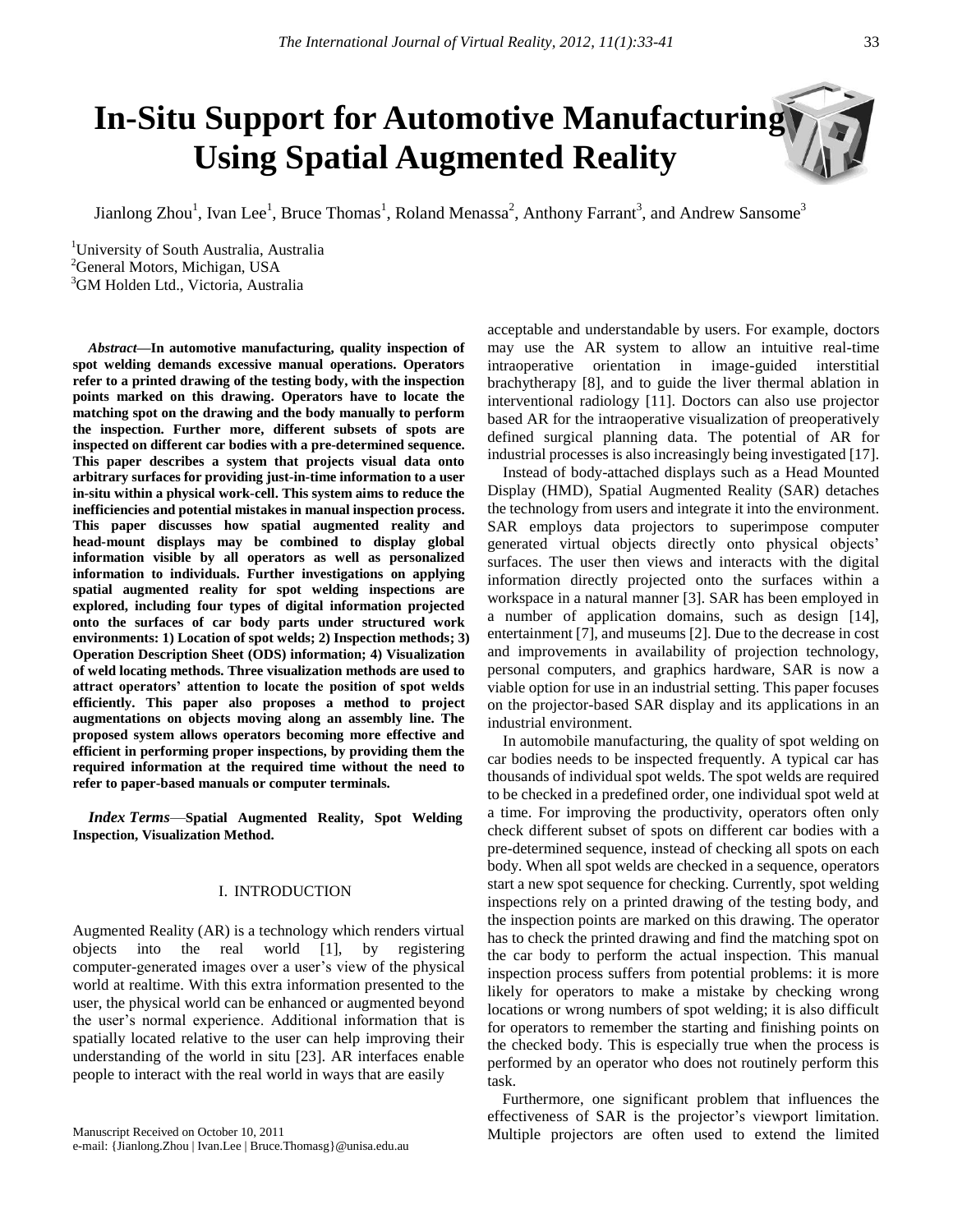viewport of a single projector for augmenting large-scale environments. In practice, users may need to project digital information on objects moving along a linear track, for example, to project product information onto objects moving along an assembly line. In the case of an automotive assembly line, part locations are known relative to their position on the conveyor system, via the central automation system. Workers perform tasks while parts are moving in a linear fashion, and the part's position can be modeled as a projected ray from a fixed point that rotates about a single axis within the volume of the individual workspace. Because the linear track that the object moves along is often wider than the viewport of a projector, the projector cannot project digital information onto the object moved out of the viewport of the projector.

This paper describes a system that projects visual data onto arbitrary surfaces for providing just-in-time information to a user in-situ within a physical work-cell. The proposed SAR system provides a number of benefits to the spot welding inspection task in the automobile industry. SAR facilitates the presentation of projected digital AR information onto surfaces of car body parts. The projected AR provides where-to-act and what-to-do information, to assist operators performing spot welding inspections. Four types of digital AR information are projected on surfaces of car bodies in structured work environments:

- 1) Location of spot welds;
- 2) Inspection methods using various geometrical shapes, such as ultrasonic and destruction tests;
- 3) Operation description sheet (ODS) information; and
- 4) Visualization of weld find methods.

Various geometrical shapes are used to allow operators to identify the inspection method used for a specific spot weld. The animated visualizations guide operators to find the location of spot welds quickly and easily. Our system allows operators becoming more effective and efficient in performing the desired inspection task, by providing them the required information at the required time without the need to refer to paper manuals, terminals, or a laptop computer. The proposed system does not require additional special models in finding spot welds, but only needs knowledge of the location of spot welds on the part.

This paper also gets a projector to continuously track a moving object automatically when the object moves along a linear track. It utilizes a rotatable projector to project digital information on an object moving along a linear track. It analyzes the geometric relationship between the projector and the object, and presents a new projection matrix computation for the augmentation of the moving object. The proposed approach does not require any additional tracking devices such as cameras/light sensors, but only requires knowledge of the artifact's position relative to a linear track and a simple instrumented rotation platform. This setup effectively broadens the viewport of projectors, and has wide applications such as in automotive manufacturing.

## II. SAR AND ITS INDUSTRIAL APPLICATIONS

SAR allows digital objects, images, and information to be added as real world artifacts by projecting them onto surfaces in the environment with digital projectors. This section outlines advantages of SAR as well as its employment in industrial applications.

## *2.1 Advantages of SAR*

A key benefit of SAR is that users are not required to wear HMDs; therefore, they are unencumbered by the technology. The user can physically touch the objects at the same position as the virtual images are projected onto. In SAR, the field of view (FOV) of the overall system is the natural FOV of the user, allowing them to use their peripheral vision. The range of the SAR system's FOV can easily be extended by adding more projectors or by using rotatable projectors. Ultimately the FOV can emulate the full physical environment with a higher level of resolution with what is determined to be the correct number and position of projectors. Projector-based SAR allows possibly higher scalable resolution and bright images of virtual objects, text or fine details, than traditional HMD or handheld display solutions. Since virtual objects are typically rendered near their real-world locations, eye accommodation is easier to achieve [3,15].

#### *2.2 SAR in Industrial Applications*

AR technology was applied successfully in certain use cases in industries [16], and its major application areas include: servicing and maintenance, design and development, production support, and training. Similarly, SAR systems have the potential to improve processes in a variety of application domains [4,15]. Bimber et al. [4] use conventional projectors that are calibrated in suitable locations to generate SAR scenes. They are able to show seemingly undistorted video and graphics on arbitrary surfaces in the environment, by means of pre-warping and color-adjusting the virtual data to counteract the reflection and perspective projection effects of the physical objects' surfaces.

In industries such as manufacturing, SAR may benefit a designer from the perceived ability to visually modify portions of a physically machined table-top model. The approach could also be used for product training or repair: one could set the product in the SAR environment and have the sys-tem render instructions directly on the product. Marner and Thomas [10] developed a SAR-based physical-virtual tool for industrial designers. Their system simultaneously models both the physical and virtual worlds. SAR is then used to project visualizations onto the physical object, allowing the system to digitally replicate the design process to produce a matching 3D virtual model. Olwal et al. [12] use SAR on industrial CNC-machines to provide operators with bright imagery and clear visibility of the tool and workpiece simultaneously. This helps to amplify the operator's understanding and simplify the machine's operation. Schwerdtfeger [19] uses HMD-based augmented reality to guide workers in a warehouse with pick information, which is named as pick-by-vision.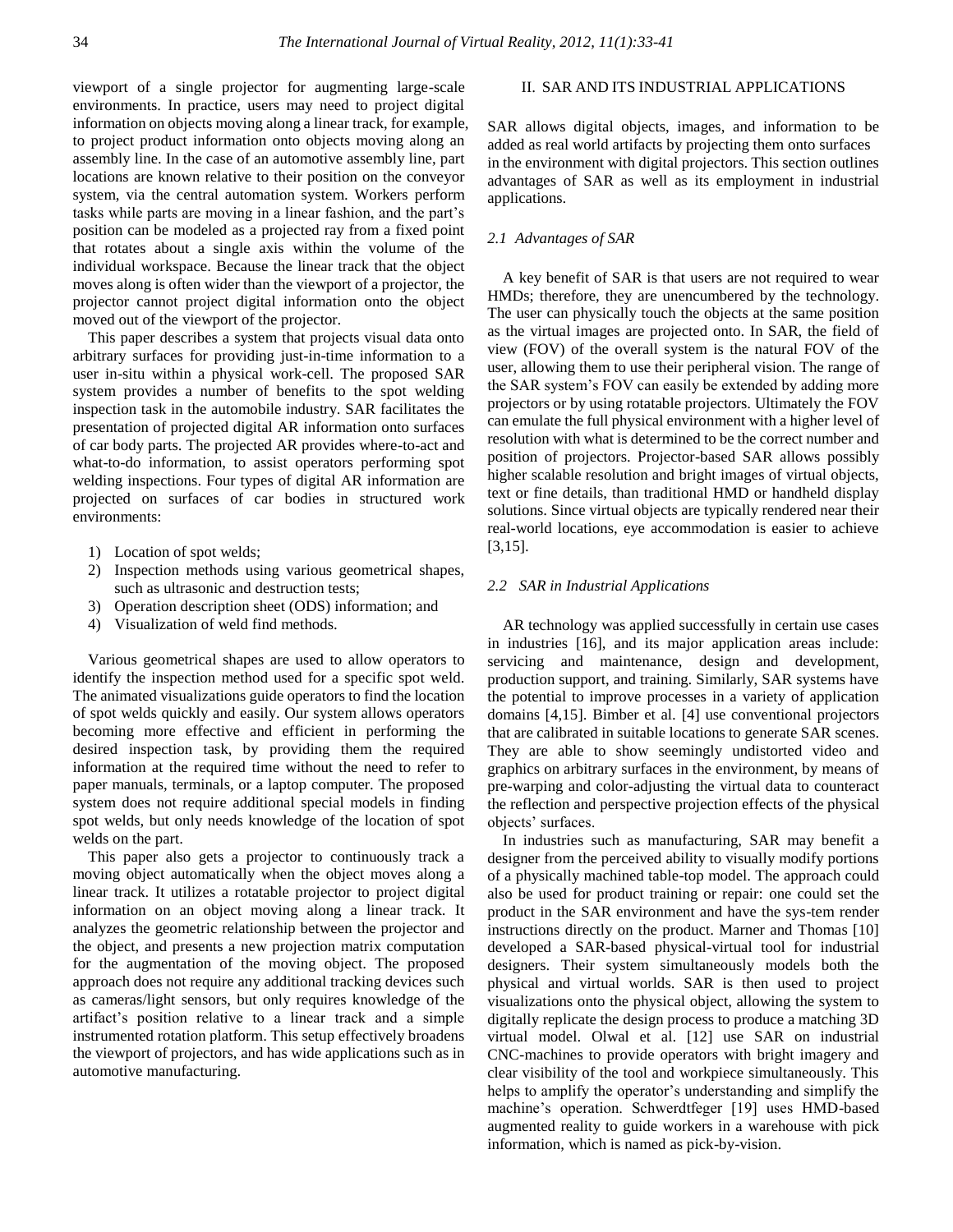In the industry of automobiles, SAR can be used in quality assurance, material handling (e.g. bin picking and kitting of parts) and maintenance as well as other applications. The quality assurance of spot welding is one of typical applications in the automobile industry. Schwerdtfeger et al. [20], [21], [22] set up an AR system that uses laser projectors in the quality assurance of welding points. In this system, a hybrid information presentation approach is used: a laser projector is used to locate and display the position of welding points to be checked; an additional computer display is used to show complex what-to-do information to users. The system still required users to read the computer display while focusing on the welding points, thus affects the work efficiency. In addition, SAR can also be used for training in automotive manufacturing.

#### *2.3 Combined SAR and HMD*



Fig. 1. Concept illustration of combining projector-based SAR and HMD-based AR for collaborations.

HMD-based AR facilitates computer enhanced interaction and communication in the real world accessible anytime and everywhere [18]. It offers the flexibility for information personalization, thus providing a customized AR visualization for each individual user. This section describes the use of SAR and HMD for portable collaboration in industrial applications. In this concept, a portable projector is used to project digital information onto 3D physical world. At the same time, each individual user uses HMD to view customized information rendered on top of projector-based SAR. Fig. 1 shows an illustration of this concept: SAR projects digital marks onto the physical object's surface. These marks not only provide a global physical world context for users to understand the problem space, but also serve as a fiducial marker for the HMD-based AR visualizations. Users wearing HMD can receive personalized information on the marked points. For example, in automotive welding applications, one user can review welding schedule parameters and another user can review weld specification and in different languages.

Fig. 2 shows an example where two operators view the same SAR projected digital mark (light blue disk), with personalised welding and inspection information displayed by the HMD screen for each individual operator. The cyan marker indicates the physical position and type of weld, which is the common information for both users. Critical positions and information are physically common between the users, and therefore this removes any uncertainty due to tracking errors. The HMD AR displays are created using Tinmith Wearable Computer [13]. The operator who is an English speaker receives operation information in English, while the operator who is a Chinese speaker receives operation information in Chinese. In this example, spot welding on a mechanical part are inspected. Each operator receives information on different aspects of the welding spot. The cyan marker is treated as a reference point for tracking. The marker-based AR is used to identify the marker as the reference point, and place the personalised instructions through the user's HMD according the reference point.



Fig. 2. Concept illustration of combined projector-based SAR and HMD-based AR visualisation

Combined SAR and HMD-based AR has various potential applications. Firstly, it can be used in a collaborative training environment which facilitates collaborations between trainees with different language backgrounds. Operators doing the same task in different countries need to be trained. Users training in their own languages are preferred to improve the effectiveness of the training. By using the collaborative training environment, one single training session is only used for all operators from different backgrounds. Secondly, the concept can be used in military, diplomatic and other similar situations where participants have different backgrounds and need to collaborate with each other. Thirdly, the concept benefits various industries in production support, designing and maintenance. Last but not least, the concept could be extended and used in remote collaborative tasks such as remote guiding, training and maintenance.

#### III. SAR IN SPOT WELDING INSPECTION

As mentioned above, SAR may be applied to improve industrial quality assurance. This section describes the pro-posed system which facilitates SAR for in-situ support of spot welding inspection in automobile manufacturing, where SAR is used to highlight the location of the spot welding and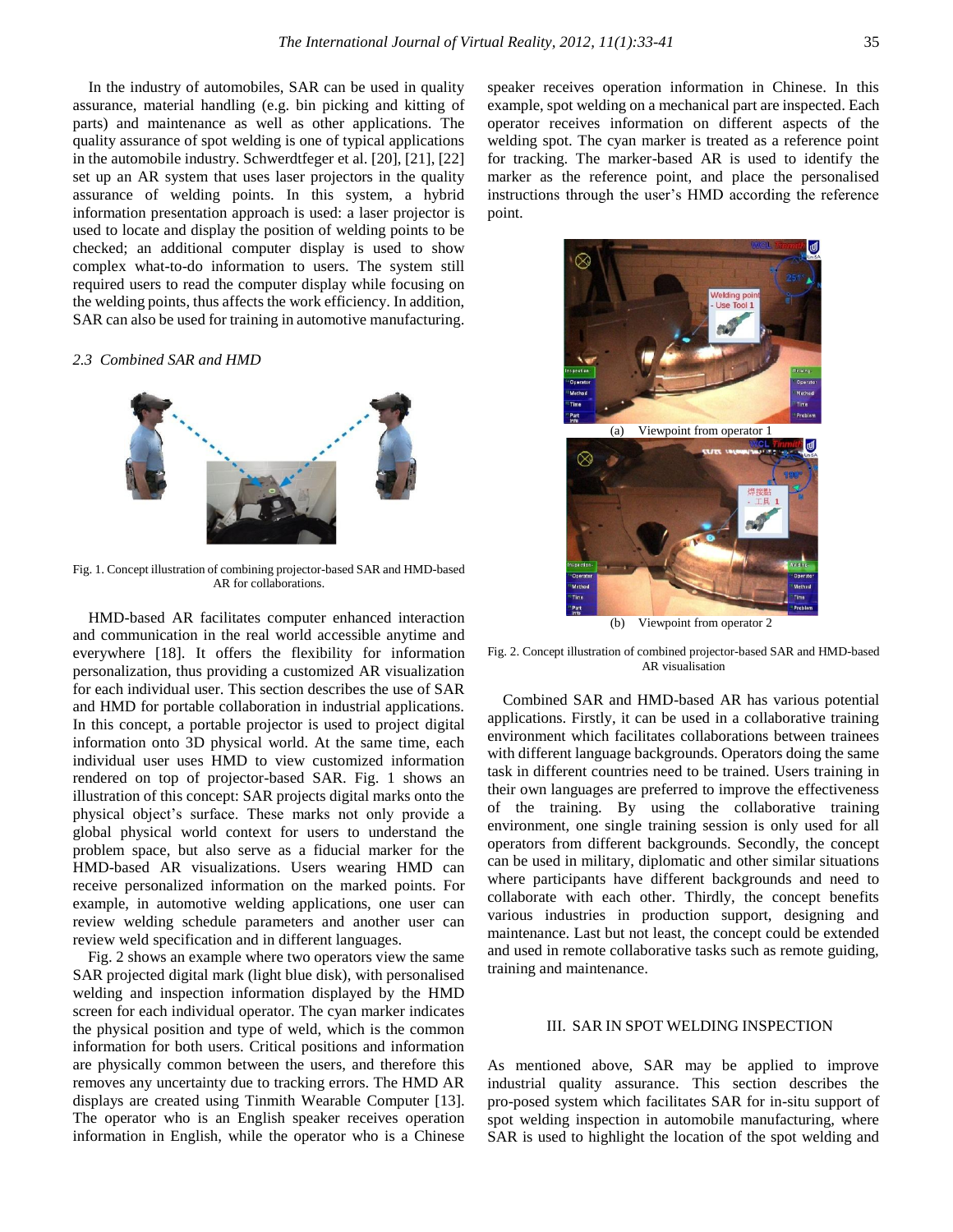type of inspection on an unpainted metal car part. The use of SAR can help operators to improve the efficiency of spot welding inspection in an automobile industry. The approach aims to remove the need of holding a paper-based operation description sheet and relieve some of the user's cogitative load by displaying cross-referenced information readily, in a suitable location and at the required time, in order to improve the accurateness and efficiency of the inspection of spot welding.

#### *3.1 Conventional Approach of Spot Welding Inspection*

In a typical automotive manufacturing process, the quality of spot welding on car bodies needs to be inspected at regular intervals. For example, a typical car has thousands of individual spot welds. In the process of making a vehicle, sub-assemblies are made and these assemblies can have between 30–200 spot welds. The spots have to be checked with a randomised sequence, even if the same type of part is checked — this has statistical reasons for dealing with the occurrence of false negatives. Instead of checking all spots on each body, operators only check different subsets of spots on different bodies. When all required spot welds are checked in a sequence, operators start a new spot sequence and repeat the inspection process. A variety of different methods are used to check spot welding: visual inspection, ultrasonic test, chisel test, and destruction test.

The current procedure that operators use to check spot welding is as follows (see Fig. 3): the operator has a drawing, which shows the welds to be checked on a sample body. First, the operator has to find the spot in the drawing; subsequently, the operator has to locate the matching point on the body; after this, he has to choose the corresponding control method to perform the inspection.

 This manual inspection process suffers from potential problems: it is possible that the operator identifies wrong locations and wrong numbers of welding spots. The operator is required to take time to interpret the drawing and find the corresponding spot on the raw body frequently. This process is also difficult for the operator to remember where to start and where to finish the checking on the checked body. Skilled operators are therefore required for performing manual inspections.

onto surfaces in structured work environments. Specifically, SAR projects visual data onto arbitrary surfaces for the express purpose and providing just-in-time information to users in-situ within a physical work cell.



Fig. 4. Spot welding inspection using SAR.

In this paper, a projector mounted on a movable stand is employed to view and interact with digital information projected directly onto surfaces within a workspace. Fig. 4 shows the procedure of spot welding inspection using the SAR system described in this paper. In this system, the 3D CAD drawing of the test body part is used as an input of the SAR system, and it is stored in the SAR system as a geometrical model. The location of spot welds can be obtained from the geometrical model. The SAR system projects digital markers on top of spot welds with various geometrical shapes. The various geometrical shapes are used to inform operators what inspection method is used for a specific spot weld. As a result, operators are only required to perform the actual inspection in an inspection session, but not required to read the drawing of the test body from time to time to find spot welds on both the drawing and the test body. Fig. 3 and Fig. 4 illustrate how the SAR system effectively removes conventional operating steps before actual inspection. Fig. 5 shows the main components of the system in our configuration, projector, control pad and computer.





Fig. 3. Conventional operating procedure of spot welding inspection.

## *3.2 Projector-Based SAR in Spot Welding Inspection*

SAR can be applied to lower the skill-level requirement for spot welding inspection by projecting digital AR information

Fig. 5. Projector, Control Pad and Computer are the main components of the system.



Fig. 6. The wireless control pad is used for user interactions.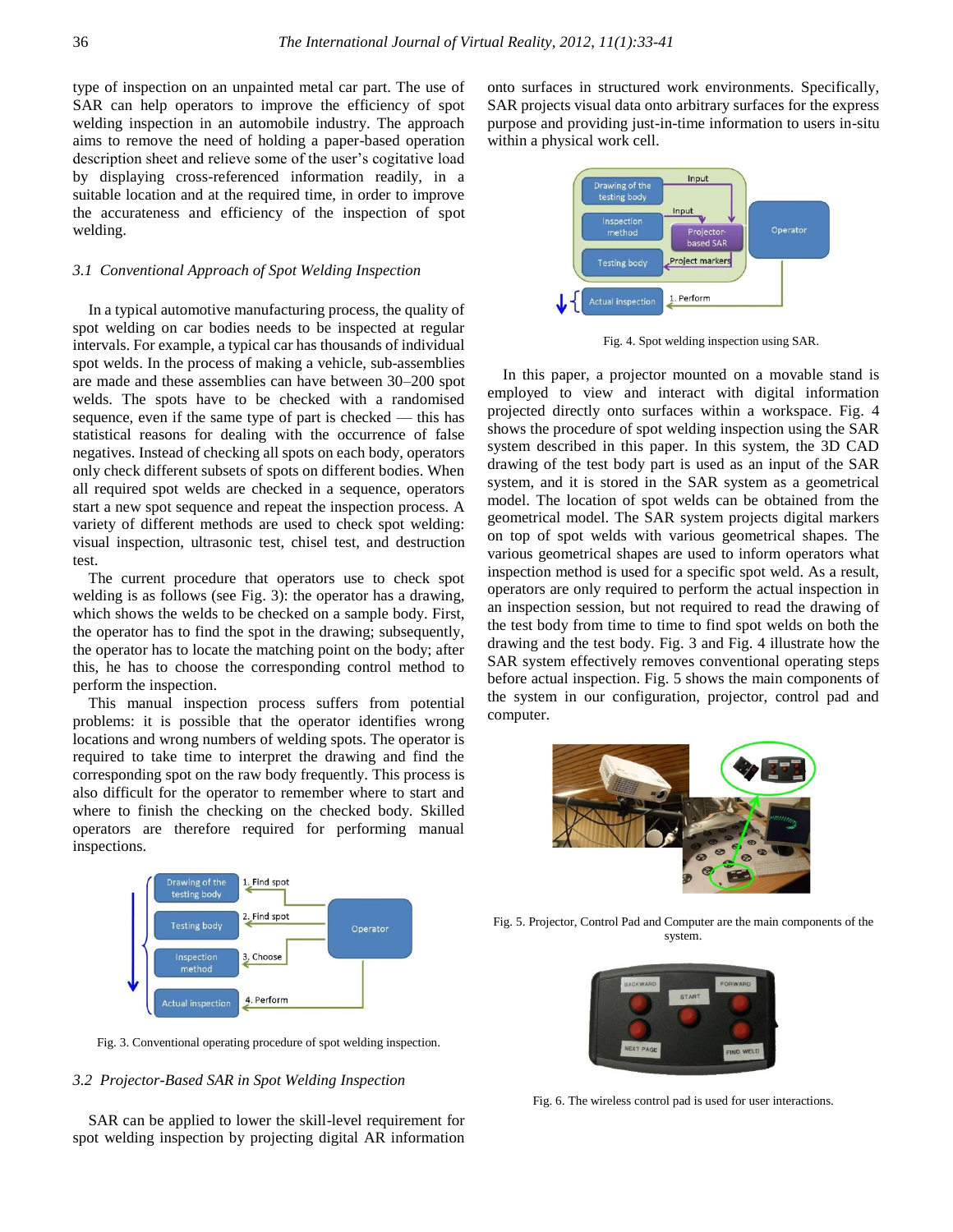In order to simplify user interactions with the system, a wireless control pad as shown in Fig. 6 was developed. The wireless control pad provides the operator to access the next/previous spot weld, find the current spot weld, go to the next page of spot welds, or go to the beginning of the spot welds list only by pushing one button on the pad.

#### IV. VISUALIZATION IN SPOT WELDING INSPECTION

SAR has the flexibility to provide various visualizations in the scene to augment information displayed to operators. This section presents different visualization methods to show the position of spot welds and assist operators locating spot welds easily.

*4.1 Visualization of Location and Inspection Method of Spot Weld*



Fig. 7. Visualization of location of spot welds: (a) Destruction test; (b) Ultrasonic test; (c) Spot weld marker with the ODS information.

In our approach, the location of the spot weld is visualized directly on the physical surface of the test body part with a colorful geometrical shape. Meanwhile, the inspection method of the spot weld is encoded into the geometrical shape. Various geometrical shapes are used to indicate that a spot weld is to be tested using a specific inspection method as shown in Fig. 7. In addition, ODS information is displayed along with the spot weld marker together to assist operators performing the actual inspection (see Fig. 7(c)).



(b) Multiple welding spots display

Fig. 8. Assisted spot welding inspection using SAR

Fig. 8(a) shows an example of projecting AR information on top of a spot weld on the surface of a car part. The ODS information is also displayed with the AR information. In our system, various formats of digital information (e.g. text, image, video, geometrical shapes) can be projected on the surface of a car part.

In Fig. 8(b), multiple spot welds are identified with AR information at the same time. This allows operators to access and inspect multiple spot welds concurrently. It also shows the distribution of spot welds on the surface of the test body part.

## *4.2 Visualization of Weld-Find Method*

If the test body part to be inspected is large or complex, operators may need to spend significant time to locate the spot weld during the inspection process. In order to assist operators to easily locate a spot weld to be inspected, this section describes a set of visualization approaches that project various dynamically changing geometrical shapes on the physical surface of the test body part. Three types of visualization approaches to assist in the task of weld-find are used in this paper (see Fig. 9):

- **Shrinking concentric circles**: A size-changing circle centered on spot weld location is dynamically reduced from a radius about the size of the inspected part to the radius of the spot weld marker to guide operators locate the spot weld to be inspected.
- **Moving arrow lines**: Multiple arrow lines pointing to the spot weld are displayed. These arrow lines are initiated from approximately the edge of the part to the location of the spot weld dynamically to guide operators locate the position of the spot weld to be inspected.
- **Arrow line between two spot welds**: An arrow line pointing from the previous spot weld to the current spot weld is displayed. This arrow line directly guides operators to locate the next spot weld to be inspected along the arrow line.

 The process of rendering the SAR data requires 3D graphical objects to be created. In the case of spot weld identification marks, individual graphics files (in .obj format) were developed. This is required to obtain perspectively correct rendering which is very important for the readability of text. The weld-find animations were developed that did not require as accurate positioning and could be generated on the fly in real time. Each of the three weld-find visualizations only requires at most two 3D positions in the part's coordinate system.



Fig. 9. Visualization of weld-find method: (a) Shrinking con-centric circles: A size-changing circle gathering from far to the centre of the spot; (b) Moving arrow lines: Arrow lines gathering from far to the centre of the spot; (c) An arrow line pointing from the previous spot to the current spot.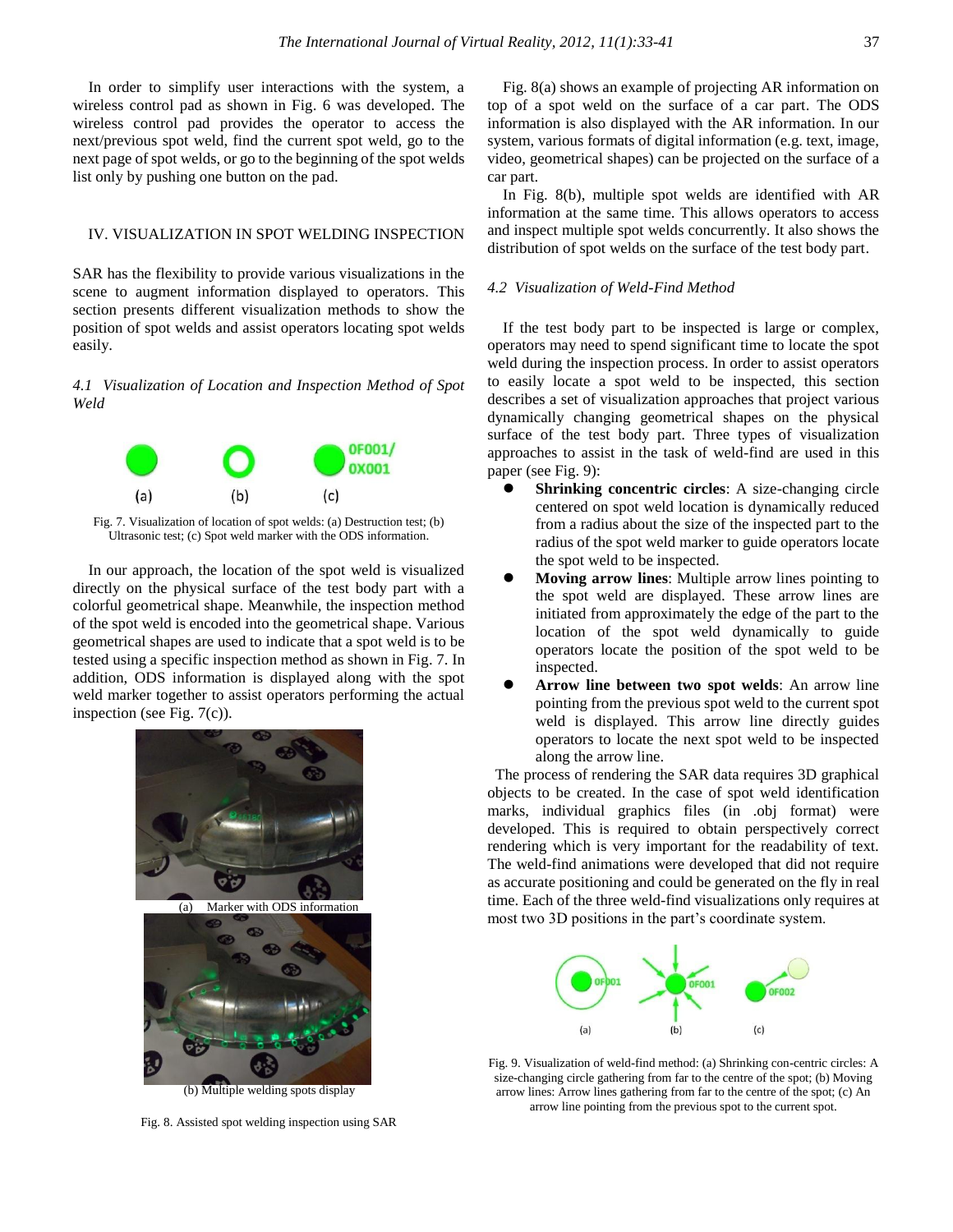

(c) Linking previous and current spots

Fig. 10. Visualization methods for locating welding points

Fig. 10(a) to Fig. 10(c) give different examples of weld-find methods for spot welding inspection. Fig. 10(a) shows an example of visualization of the weld-find using shrinking concentric circles. A series of concentric circles shrinking towards the spot weld are rendered dynamically to guide operators locate the position of the spot weld to be inspected. Fig. 10(b) shows an example of visualization of weld-find using multiple moving arrow lines. The arrow lines are gathering from the edge of the part to the spot weld dynamically to assist operators locating the spot weld. Fig. 10(c) shows an example of visualization of an arrow line from the previous spot weld to the current spot weld. The arrow line provides a direct guidance for operators in the process of spot welding inspection.

 As illustrated in the examples above, SAR can provide effective guidance to attract the operators' attention to the next set of spot welds for inspection. The data items are projected onto the car body, providing instructions to operators. This removes the need to constantly refer to the instruction manual such as the ODS, thus speeding up the operation and reducing errors. There are benefits for providing in-situ data presentation for spot welding inspection. First is the reduction in cognitive load of forcing people to remember specific tasks and the order they are required in. Second, the vehicles coming down the line are individually built (each car is different as they come down the line), and this requires unique information for each vehicle. Third, changes to the production information can be directly sent to the production line and displayed to the user. Last but not the least, the use of SAR can improve the inspection accuracy and efficiency greatly.

 A major advantage of our approach is that it can be used to assist operators in manual welding stations and to help the weld inspectors evaluate discrepant welds in automated welding stations. In the case of manual welding, a SAR based system can help the operator to ensure that all welds applied to the part are in the right sequence, in the right pattern, and at the right location. In cases of automated welding stations often time recovery from a welding related downtime is lengthened due to the lack of knowledge of what welds belong to what groups of welds to determine the proper corrective action. The SAR based system can help to quickly assess this condition. Another major advantage to a SAR based system is to help maintaining the fidelity between the welding databases and the actual welds that are being performed by the robots on the factory floor. Cycle time optimization process is usually continued for a long time after a production is launched. In many cases robot programmers move welds from robot to robot and from station to station in order to optimize cycle times. In many cases these welds are not reported properly. A periodic SAR based auditing system can help to facilitate this important check in order to assure the product design intent.

A major constraint of SAR based spot welding inspection system is the reliance of suitable projection areas on the object's surface. Limited amount and complexity of information that can be presented depend on the shape and size of the object [22]. Meanwhile, since the diffuse reflection is very small from surfaces of car bodies, only a limited amount of light is reflected omni-directionally towards arbitrary viewer positions. Therefore, the projected and 3D aligned augmentations on the surface are sometimes not clear to viewers at specific angles; although, when this issue occurs, the viewer can usually adjust his/her positions slightly to find an improved viewing angle as a workaround.

When the system is used in a real-world environment, additional design factors need to be considered: 1) lighting condition of the work-cell; 2) tools for simplifying and automating the system operation (e.g. automatic projector calibration); 3) a control system which is able to identify and track moving objects and facilitate SAR projection on an assembly line. For the first issue, the allowed work-cell brightness is mainly determined by the physical properties of surfaces and the projector used in the system. The high luminous projectors could be used to project high contrast augmentation in a bright work-cell. Regarding the second issue, the project in our system is manually calibrated, and an automatic projector calibration approach will be a desirable feature for adopting our system in a real-world environment. Since this paper is mainly focused on the employment of SAR in the spot welding inspection, automated projector calibration will be considered as a future work. For the third issue, we developed an approach to project augmentations on objects moving on the assembly line as presented in Section V. Synchronization between the SAR system and the control of the assembly line could be used to recognize various parts on the assembly line as well as to manage the display information.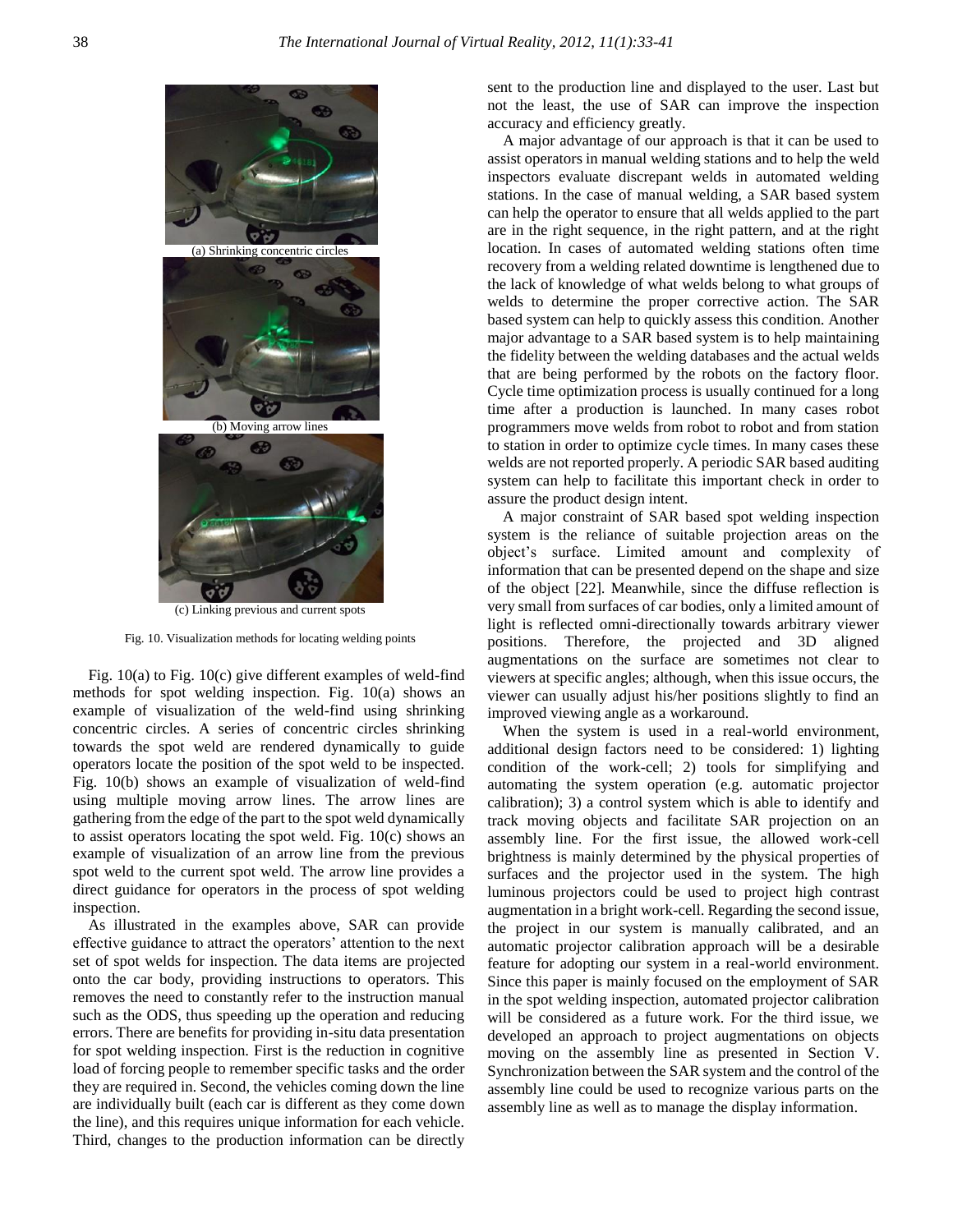# V. AUGMENTATION OF LINEARLY MOVING OBJECTS

Recent SAR researches focus more on moveable interactive augmentations. Dynamic content projection onto moveable objects has been explored by a number of researchers [15]. Kimura et al. [6] employed a combination of projectors and cameras to augment objects, where the projectors and the cameras are fixed in the setup. Ehnes et al. [5] developed a system that keeps the augmentation displayed at the correct location while the object or the projector moves.

In order to augment moveable objects, the system has to "know" where these objects are. Positions of moveable objects have to be obtained in real-time [5, 9]. As mentioned previously, most prior research apply a combination of projector and camera-based tracking system to augment moveable objects. This section deals with a specific setup where objects moving along a linear track at a constant speed and are augmented in real-time. We aim to augment these kinds of objects by employing a projector without additional devices such as cameras or light sensors.

## *5.1 System Overview*

 A rotatable circular plate called *LazySusan* is developed to carry a projector, and LazySusan is capable of returning its rotation angles in real-time. The optical axis of the projector is placed to fit the axis of the circular plate (a line through the centre of the plate) as closely as possible. Objects are placed in front of the projector and moved linearly along a track. The configuration of the system is shown in Fig. 11.



Fig. 11. A top view of the rotatable projector and the moving object.

As illustrated in Fig. 11, *O* is the rotation centre of LazySusan, *C* is the projection centre of the projector, and *D* is the projection centre after the LazySusan rotates *θ* degrees. The distance between the rotation centre of LazySusan and the projection centre is *r*. This is the eccentricity of the projector. In this paper, we assume that the optical axis is fitted on the axis of LazySusan. Thus, LazySusan's rotation angle is equal to the projector's rotation angle.

In the proposed system, the projector is firstly calibrated manually at a position. Users also need to specify the linear track's direction by utilizing cursors. After these two initial steps, the projector can project digital information onto the moving object in the correct position. The object also automatically gets the right projection when the projector is rotating. In the proposed system, the moving object is

augmented by the projector without any additional devices such as cameras/light sensors. This is achieved by analyzing geometrical relationships between the projector and the object.

#### *5.2 Projection Matrix Computation*

Generally, the 2D-3D projection model of a projector is similar to the concept of capturing photographs using a cam-era, with a difference in their projective directions. Therefore, projection from a projector onto a 3D object can be modeled as an inverse projection of pin-hole camera. Let matrix **P** denote the product of an intrinsic matrix and an extrinsic matrix (view matrix):

$$
\mathbf{P} = \begin{bmatrix} \alpha & 0 & C_x \\ 0 & \beta & C_y \\ 0 & 0 & 1 \end{bmatrix} [\mathbf{R}, \mathbf{T}] \tag{1}
$$

 $\overline{\phantom{a}}$   $\overline{\phantom{a}}$ 

In the intrinsic matrix,  $\alpha$  and  $\beta$  are focal length with skew parameter,  $(Cx, Cy)$  is the optical centre. **R** and **T** are the extrinsic parameters denoting the coordinate system transformations from 3D world coordinates to 3D projector coordinates. The intrinsic matrix and extrinsic matrix are usually derived via a projector calibration process. Thus, the relationship between 2D data and 3D scene can be described as

perspective projection [6]:  $m \propto PM$ where  $\overline{\mathbf{M}} = [x, y, z, 1]^T$  is the 3D geometry in a scene, and  $\mathbf{m} = [u, v, 1]^T$  is the 2D geometry in a captured image or projection pattern.

Because intrinsic matrix does not change for a specific projector in an application, the extrinsic matrix (view matrix) is manipulated to get the new projection matrix for the linearly moving object in this paper. The view matrix of the projector is represented as **M**. The projector rotates *θ* degrees (represented with a rotation matrix **R**p) based on the LazySusan rotation. The movement of the object is represented with a translation matrix **T**p. The definition of the linear track is a critical step for the right augmentation on the object. The world coordinates of the object are obtained through the projector calibration step by cursors. Furthermore, the object is moved on the experiment table linearly. So the cursor can also be used to define the position and direction of the linear track. These cursor positions are then mapped back and their corresponding world coordinates can be obtained similar to the projector calibration.

The new view matrix  $M'$  for the linearly moving object is:

$$
\mathbf{M}^{\prime} = \mathbf{R}_{p} \times \mathbf{M} \times \mathbf{T}_{p}
$$
 (2)

#### *5.3 Implementation*

In this paper, the projector is placed on the LazySusan plate. An axis line is drawn on the LazySusan plate so that the optical axis of the projector and the axis of LazySusan can be fitted as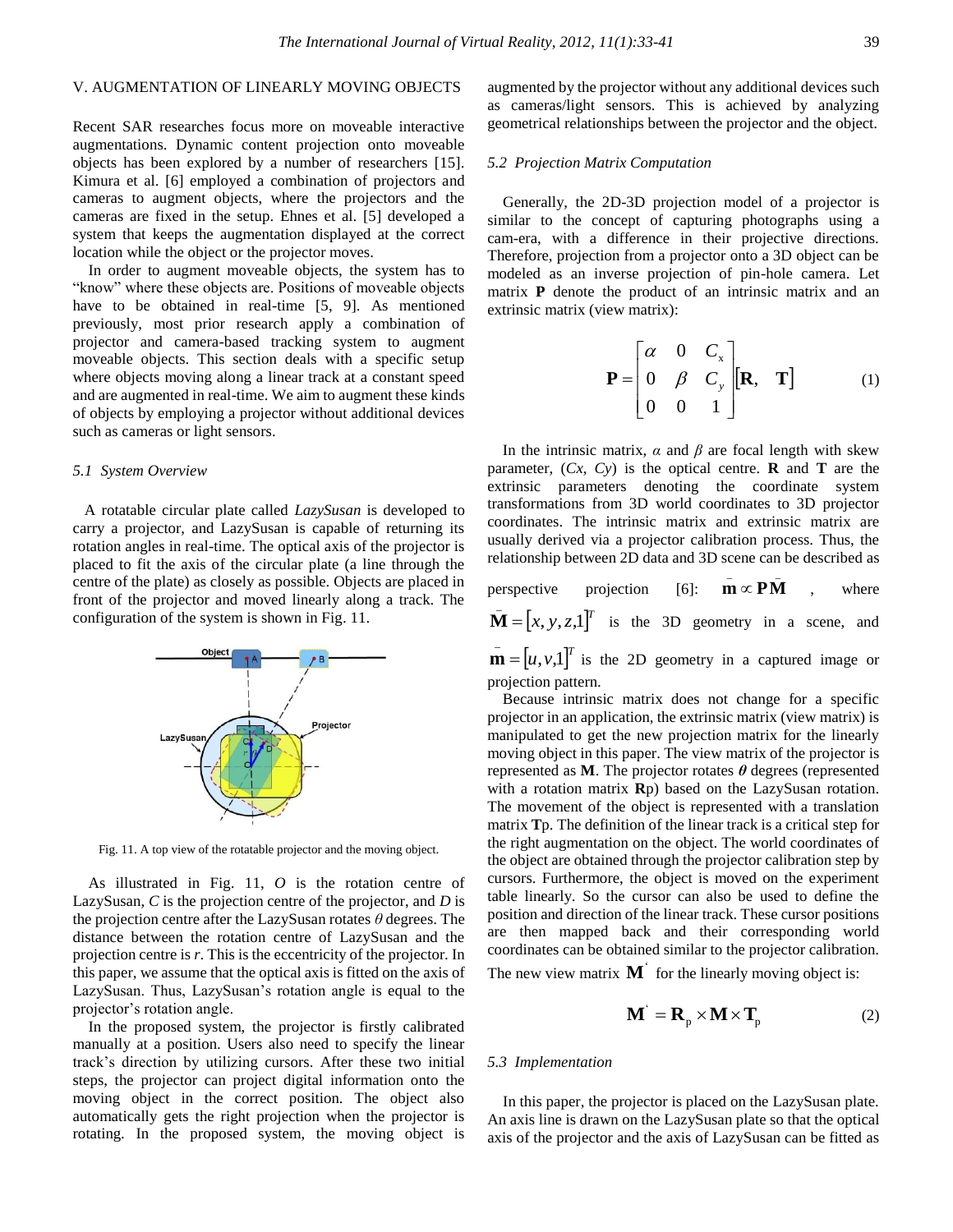closely as possible. When the plate is rotated, LazySusan's control module feeds back the rotation angle to the SAR system. A paper with printed linear grid on it is placed on the experimental table, in order to guide the user to move objects linearly based on the grid.



Fig. 12. Spatial augmentation following a moving object.

Fig. 12(a) shows the augmentation of an object at location A. When the object is moved linearly from A to B (see Fig. 12(b)), the object is continually augmented. When the object is moved out of the current viewport of the projector, the projector will be rotated according to the object's motion trajectory, such that the augmentation seamlessly follows the object. The user can define different moving tracks online so that the object can be moved along any linear track.

In practice, the optical axis of the projector may shift from the axis of the LazySusan. This misalignment of a camera/projector is related to the following factors [24]: 1) the eccentricity r as shown in Fig. 11; 2) the distance d from the projection centre to the object; 3) the projector rotation angle *θ* . It is found that the larger the eccentricity, the higher the misalignment; the larger the rotation angle (0 to 180 degrees), the higher the misalignment. As such, the following options can be considered to reduce the misalignment:

- Minimize the eccentricity: This is difficult because the projection centre is not accessible by users. Users can reduce this affection by using the centering procedure as used in [24].
- Minimize the rotation angle for each rotation operation: This is possible. In our approach, LazySusan can be rotated with a very slow speed to meet this requirement.

The working viewport in the proposed approach depends on the distance between the projector and the linear track, as well as the rotation angle. This property allows users to get a wider working area, but not the limited viewport based on the projector.

The proposed approach facilitates a wide-range of practical applications. For example, in an automotive industry, SAR is used to highlight spot welds on an unpainted metal car part in a spot welding inspection process. The metal car part is moved on an assembly line, operators need to check each moving part one to the next. The proposed approach can project welding information on the moving part continuously along the assembly line. It enables operators to perform spot welding inspection efficiently and effectively.

## VI. CONCLUSIONS

This paper described a SAR-based system for automotive spot welding inspection. SAR facilitated presentation of projected digital Augmented Reality information on surfaces of car bodies. The digital AR information including ODS information on surfaces of car bodies directly indicates the location of spot welds. SAR avoids the problem of operators taking time to read a drawing and find the corresponding spot on the raw body frequently as usually taken in manual inspection process. Various geometrical shapes are used to allow operators to identify the inspection method used for a specific spot weld. The animated visualizations in the system assisted operators to easily and quickly locate the spot welds. Our approach did not require special models but only required knowledge of location of spot welds on the part in finding spot welds. Besides the problems discussed in the previous section, the future work of this research will focus on the extensive evaluation of our approach. The operation information in other formats (e.g. movies, pictures) could also be projected onto physical surfaces of objects to assist operators.

#### ACKNOWLEDGMENT

The authors would like to thank AutoCRC for the financial support in part. The authors would also wish to thank Benjamin Close, Markus Broecker, Wynand Marais, and other members at the Wearable Computer Lab for their help of setting up the experiments.

#### REFERENCES

- [1] R. Azuma, Y. Baillot, R. Behringer, S. Feiner, S. Julier, and B. Mac-Intyre. Recent advances in augmented reality. *IEEE Computer Graphics and Applications,* 21(6):34–47, 2001.
- [2] O. Bimber, F. Coriand, A. Kleppe, E. Bruns, S. Zollmann, and T. Lan-glotz. Superimposing pictorial artwork with projected imagery. *IEEE Multimedia*, 12(1):16–26, 2005.
- [3] O. Bimber and R. Raskar. Modern approaches to augmented reality. In *SIGGRAPH'05: ACM SIGGRAPH 2005 Courses*, page 1. ACM, 2005.
- [4] O. Bimber and R. Raskar. *Spatial Augmented Reality Merging Real and Virtual Worlds*. A K Peters LTD, 2005.
- [5] J. Ehnes, K. Hirota, and M. Hirose. Projected augmentation augmented reality using rotatable video projectors. In *Third IEEE and ACM Interna-tional Symposium on Mixed and Augmented Reality 2004 (ISMAR2004)*, pages 26–35, November 2004.
- [6] M. Kimura, M. Mochimaru, and T. Kanade. Projector calibration using arbitrary planes and calibrated camera. *IEEE Conference on Computer Vision and Pattern Recognition*, pages 1–2, 2007.
- [7] M. Kojima, M. Sugimoto, A. Nakamura, M. Tomita, H. Nii, and M. Inami. Augmented coliseum: an augmented game environment with small vehicles. In *TableTop 2006. First IEEE International Workshop on Horizontal Interactive Human-Computer Systems*, pages 6–pp. IEEE, 2006.
- [8] R. Krempien, H. Hoppe, L. Kahrs, S. Daeuber, O. Schorr, G. Eggers, Bischof, M. W. Munter, J. Debus, and W. Harms. Projector-based augmented reality for intuitive intraoperative guidance in image-guided 3d interstitial brachytherapy. *International Journal of Radiation Oncology Biology Physics*, 70(3):944–952, 2008.
- [9] J. C. Lee, S. E. Hudson, J. W. Summet, and P. H. Dietz. Moveable inter-active projected displays using projector based tracking. In *Proceedings of the 18th annual ACM symposium on User interface software and technology, UIST '05*, pages 63–72, 2005.
- [10] M. R. Marner and B. H. Thomas. Augmented foam sculpting for capturing 3d models. In *Proceedings of IEEE Symposium on 3D User*